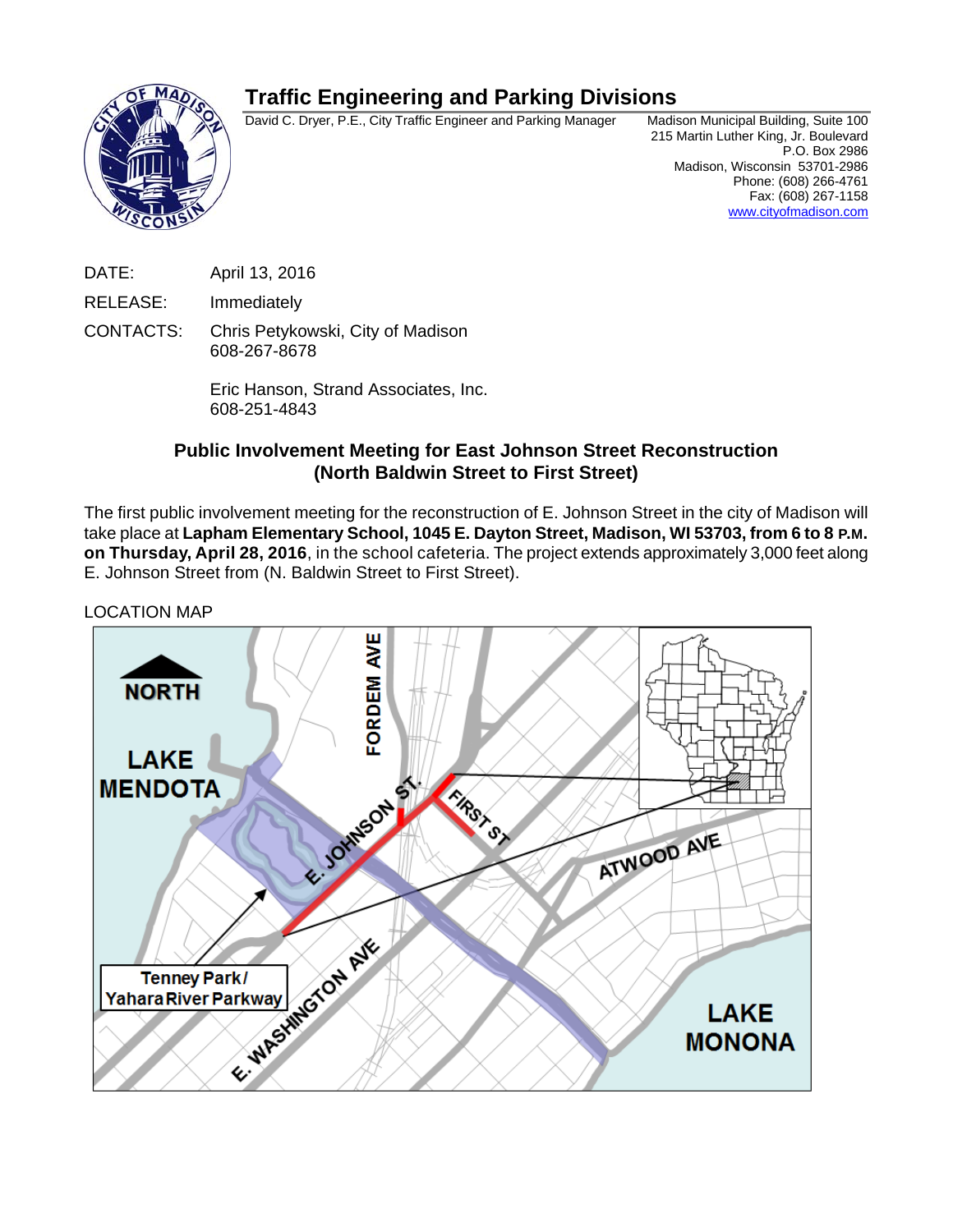April 13, 2016 Page 2

The meeting will be conducted in an informal, open house format to allow for dialogue and individual questions and comments. A brief presentation will be given at 6:30 P.M. The city of Madison and design consultant representatives will be available to discuss the proposed project and address questions or concerns.

The proposed project will include reconstruction of the existing roadway from just east of N. Baldwin Street to immediately east of N. First Street. The proposed project includes pavement reconstruction, curb and gutter, widening along the west side of N. First Street, existing sidewalk spot replacements and repairs, new multi-use path/sidewalk, Americans with Disabilities Act compliant curb ramps, on-street bicycle lanes, storm sewer lateral replacement, new street lighting, replacement of sanitary sewer and water main, new pavement marking, and new signs. The project will include fitting existing drainage patterns into the reconstruction. The existing storm sewer system will be used to control stormwater.

On-street bicycle accommodations in both directions will be provided as part of the project. The exception being between Marston Avenue and the Yahara River (adjacent to Tenney Park), where an outbound onstreet bike lane will be provided but an inbound bike-lane will not. Inbound bicyclists and pedestrians will utilize the existing multi-use path within Tenney Park.

To accommodate the outbound bike-lane adjacent to Tenney Park while avoiding impacts to Tenney Park, maintaining a 4-foot wide median between opposing travel lanes and minimizing impacts to existing terrace trees and sidewalk, it is proposed to narrow the travel lanes from 11 feet to 10 feet adjacent to Tenney Park (between Marston Avenue and the Yahara River). Narrowing the travel lanes provides the width needed to construct an outbound on-street bike lane without having to widen the roadway.

Pedestrian accommodations currently exist and will be maintained on both sides of the roadway.

Tenney Park and the Yahara River Parkway (including the Yahara River Bridge) are adjacent to and cross the project and considered public park areas [Section 4(f) properties] and/or are listed on the National Register of Historic Places and are City of Madison Landmarks. Impacts are not anticipated to these properties but temporary easements may be needed to accommodate grading. The project will not be reconstructing the Yahara River Bridge. The only work anticipated on the bridge is pavement marking modifications to mark on-street bike lanes. The project team is seeking your input on any concerns individuals may have with how the project is impacting these resources.

Persons with a concern for or knowledge about historic buildings and structures and archaeological sites are encouraged to attend this meeting or provide comments to the local units of government or the consultant.

The city of Madison will be assessing property owners in accordance with city policy.

The project is currently in the preliminary design phase with design completion anticipated in August 2017 and construction anticipated for 2018.

If you have any questions or concerns that may assist in the development of this project, we encourage you to attend the meeting. If you cannot attend this meeting or would like additional information, feel free to contact the project staff listed below: